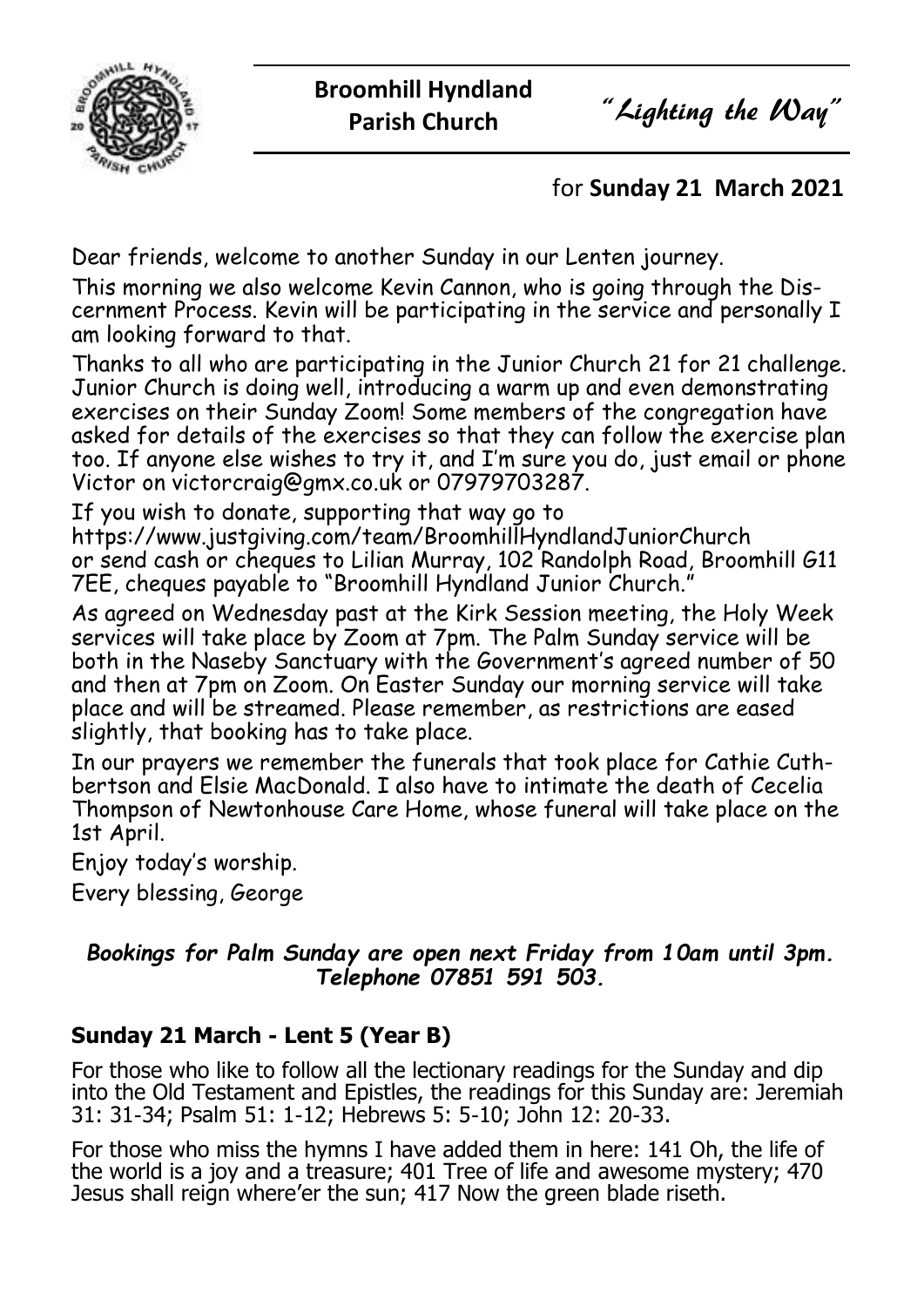In the Zoom services you'll find the words on the screen  $-$  so, in the safety of your own home, sing along!

Our Sunday reflection will be based on John but please read and ponder the suggested Scripture and see how it connects and what it says to you.

## **Rest in His arms …….. read, reflect, rejoice…**

## **CALL**

(we say together) Longing for connection. Longing to be not alone. Longing for what makes life whole. Longing for love. Longing for God. And God's longing back, longing for all creation, for every atom of being. Longing for love. Longing for me.

## **MUSIC FROM RAZVAN**

## **PRAYER OF APPROACH AND LORD'S PRAYER**

(led by Kevin) God of creation, who created this wondrous planet, you revealed the earth, sky, sun, moon, stars and all their complexities and mystery. As spring steps through the window of seasons, show us the majesty of plants and animals coming to new life. Father, help us to marvel at spring's blinding beauty and renew our lives as you show us the death and resurrection of Jesus in the coming of spring. Father, encourage us to pause each day and treasure natural life, for we are all children of God who must, like the grain of wheat, fall into the ground to bear a rich harvest. Father, please help us slow down our lives to that of the natural, so that we may together praise and glorify our God. God, while we may love our neighbours, we do not always love our natural life; our planet is perishing and we cannot see it. Father, open our eyes and heart to what is happening all around us, and help us listen to you through the voices of scientists and campaigners today. Father, you gave us this planet to hold lovingly and treasure, but we are not relinquishing everything we own to hold onto it. God, as the seasons and weather become confused, climate disasters in the news remind us of those which occurred before in scripture. Before it is too late and our planet, unlike you, does not come back to life, impress on us that planet conservation is one of your commandments, that we must not murder our planet and make idols of other things. You are speaking to us through scientists and campaigners,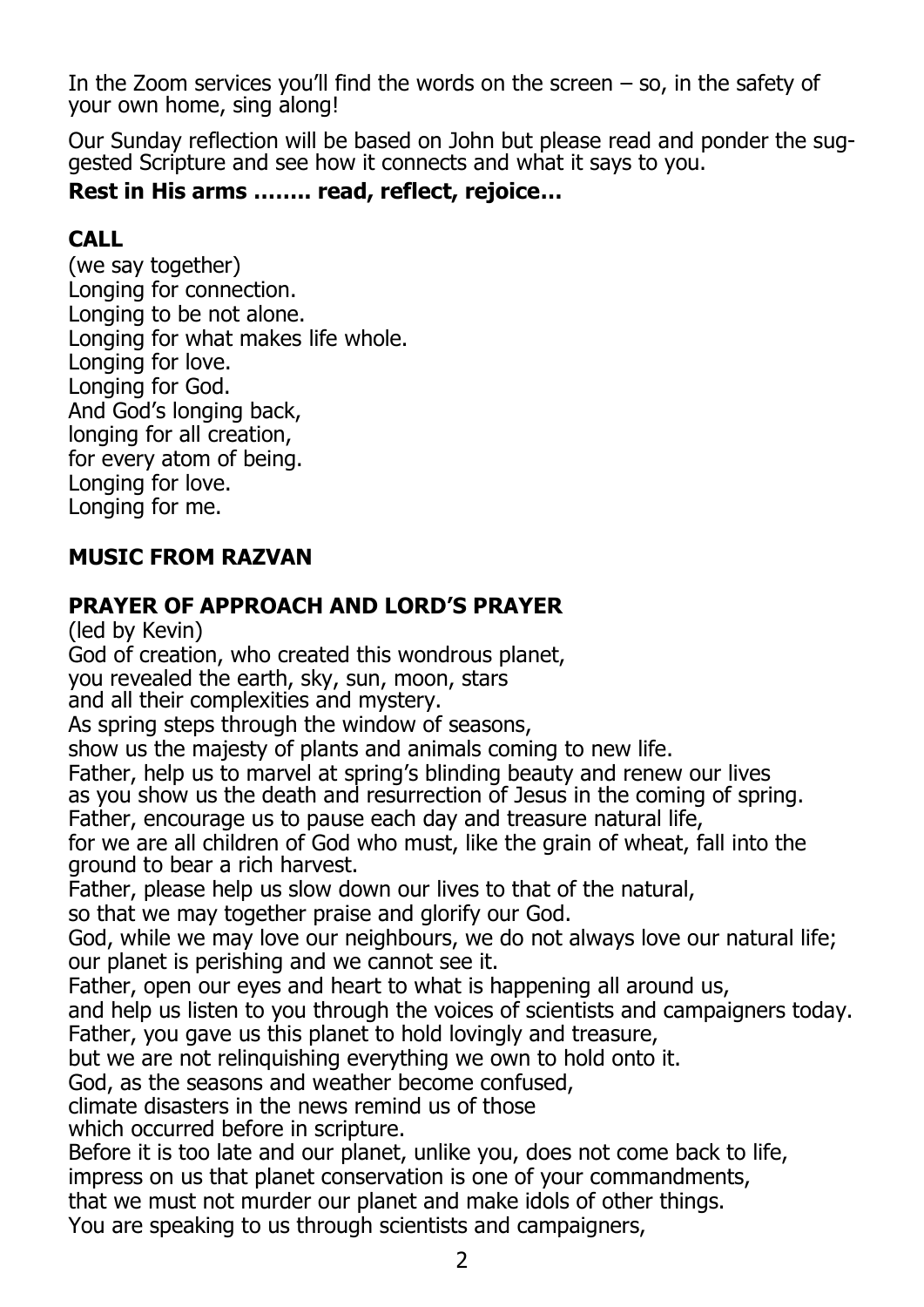help us not janore them as we janored you.

Father, forgive us, for we know not what we do.

Help us relinquish our lives and follow you.

Help us to self-sacrifice as you made the ultimate sacrifice for us.

For what shall it profit a man if he shall gain the whole world and lose his own soul.

We cannot live without this planet as we cannot live without you.

As you showed us, our old selves must perish for new life to be breathed into this planet.

Thank you for saving us through your death and resurrection and showing us new life.

God, help us to save ourselves again and not treat our planet in the same way as we treated your Son, Jesus.

Our planet is our neighbour and your creation,

though we do not always fully understand it.

We thank you for your forgiveness of our mistreatment of your creation.

Father, as you entered into a covenant with your people, help us enter into a new covenant with your creation

and, through repentance, enter a change of mind.

God, help us change our ways

and sing in harmony with the birds and your creation.

(The Lord's Prayer - together we say...)

Our Father, who art in heaven,

hallowed be thy name. Thy kingdom come,

thy will be done on earth as it is in heaven.

Give us this day our daily bread

and forgive us our debts as we forgive our debtors,

and lead us not into temptation but deliver us from evil.

For thine is the kingdom, the power and the glory,

for ever, AMEN



Let us turn to God's Word, found in John 12: 20-33 read by Kevin.

'This is the Word of God. Thanks be to Him.'

...and now a hymn to sing along to, as we contemplate the readings.

# **PRAYER OF ILLUMINATION**

God of Love and God of Peace, create within me a heart for people, a desire for change, for new beginnings, yes Lord, new beginnings. AMEN

# **REFLECTION**

Sam Wheat – do you recognise the name?

Let me give you a clue, it's the character name played by Patrick Swayze in the film 'Ghost.' You might remember the storyline: a banker, Swayze, begins a new relationship with his girlfriend Molly, a potter (Demi Moore), in a Manhattan apartment, and coming back from a night out Sam is shot by a mugger. I wonder, in the light of the Gospel reading this morning, if the writer or the director deliberately chose the name 'Wheat'? If he did, showing excellent Bibli-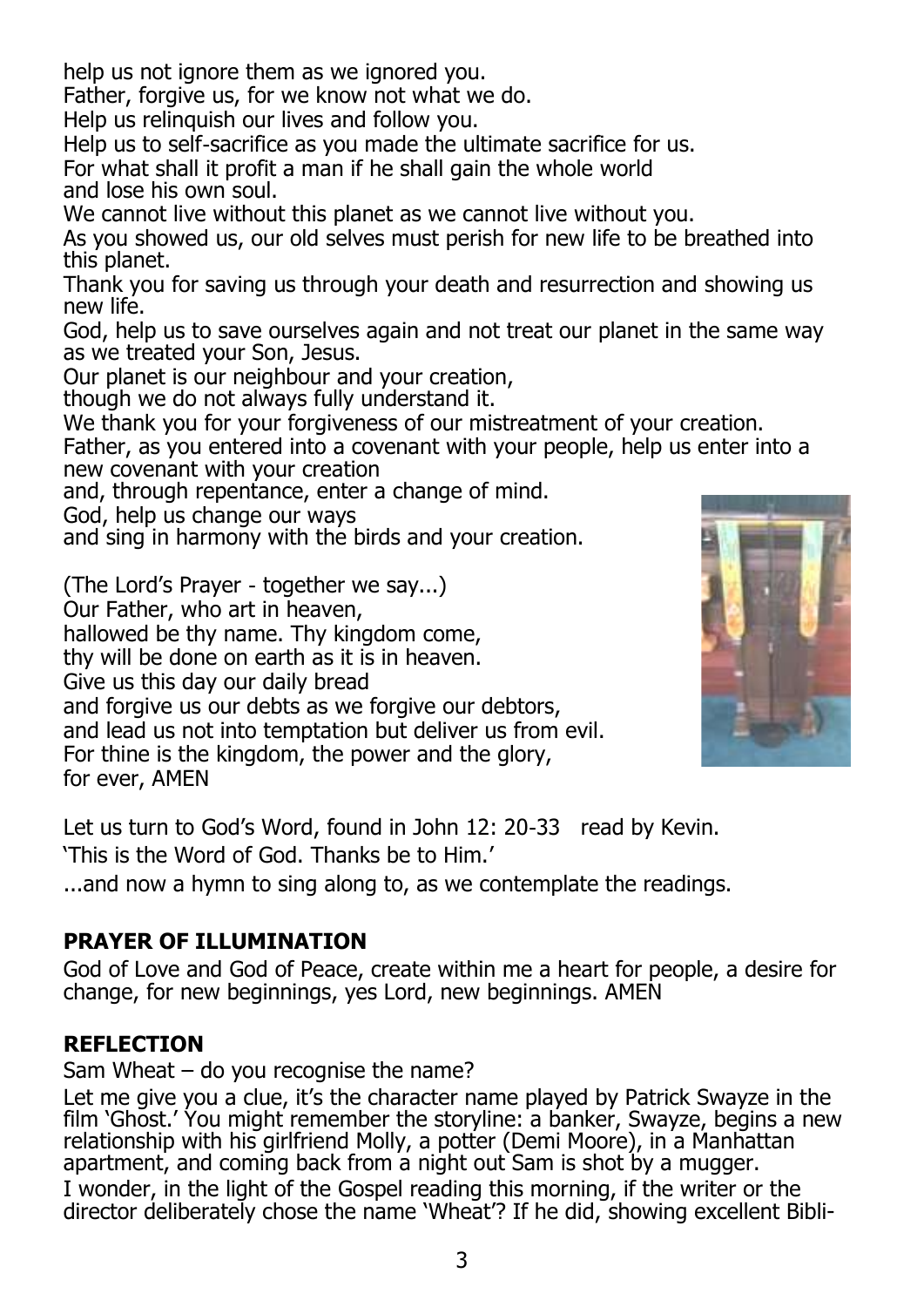cal knowledge, he used the surname to describe a relationship that was lost and then found in a new way.

I remember sitting in the now-closed cinema in Sauchiehall Street watching the film in 1990 with tears running down my face, such a softy that I am and a romantic!

'Unless a grain of wheat falls...' said Jesus.

Sam Wheat  $-$  a grain of wheat.

It is the pattern of life, the falling of a grain of wheat and in its dying the bearing of fruit. Think of the days when you fell in love and then committed your life to another. In the development of that new relationship there was a letting go of the older one, a letting go of the single one so that you could be with the other. Similarly, as a parent, there are sacrifices made to your life, so that your children will grow. To allow development, there is an acceptance there is a letting go so that they experience life in their own way. We give up parts of ourselves for the other.

Sam Wheat  $-$  a grain of wheat.

When we make choices in life we let go of some things so that other things can arise.

Think of choosing a University education and leaving one career behind.

Think of the changing seasons. I remember last year, in a prayer, suggesting that the word ' Fall' was better than Autumn because it described what was actually happening in nature. Likewise, Spring gives the impression of an upward movement – Jesus said, 'A grain of wheat must fall and in the dying bears much fruit.'

Among my favourite Easter hymns is not just 'Thine be the Glory' but the hymn set to the French carol melody 'Noel Nouvelet', Now the green blade riseth...

... and the chorus, 'Love is come again, like wheat that springeth green.'

You see, the words mean a lot to me because I sang the song in Trinity College Choir when I was a student and when I sing the words and reflect on the line from John's Gospel, I too look at what I have left behind...

... and I think of my friends George Cowie the Presbytery Clerk and his wife Marian who sang in the choir; my Old Testament lecturer Professor Davidson who conducted it; others who entered the ministry and some like Donald Mackaskill who spoke out in the media on a regular basis about Social Care...

'... and a grain of wheat' .... '

the changing days and years, the changing seasons, the changing lives.

Abram left his country so that a nation could be born,

Jacob lost his old identity and was wounded and became a new man, Israel, James and John left their father's boats to be fishers of people.

Loss and renewal, dying and rising, every day,

letting go and getting back,

leaving and returning  $-$  ' a wheat of grain must fall'. That's what our baptism means, the dying and rising of Christ, immersing in water and becoming new. The Gospel reading's context is the Passover, a Jewish Festival that was about liberation, letting go, leaving behind, and the finding of a new life. Phillip tells Andrew about the Greeks and their request and they tell Jesus. To those who want to see Jesus: the Greeks, you, me, the response is the same, '... unless a wheat of grain falls to the ground and dies...'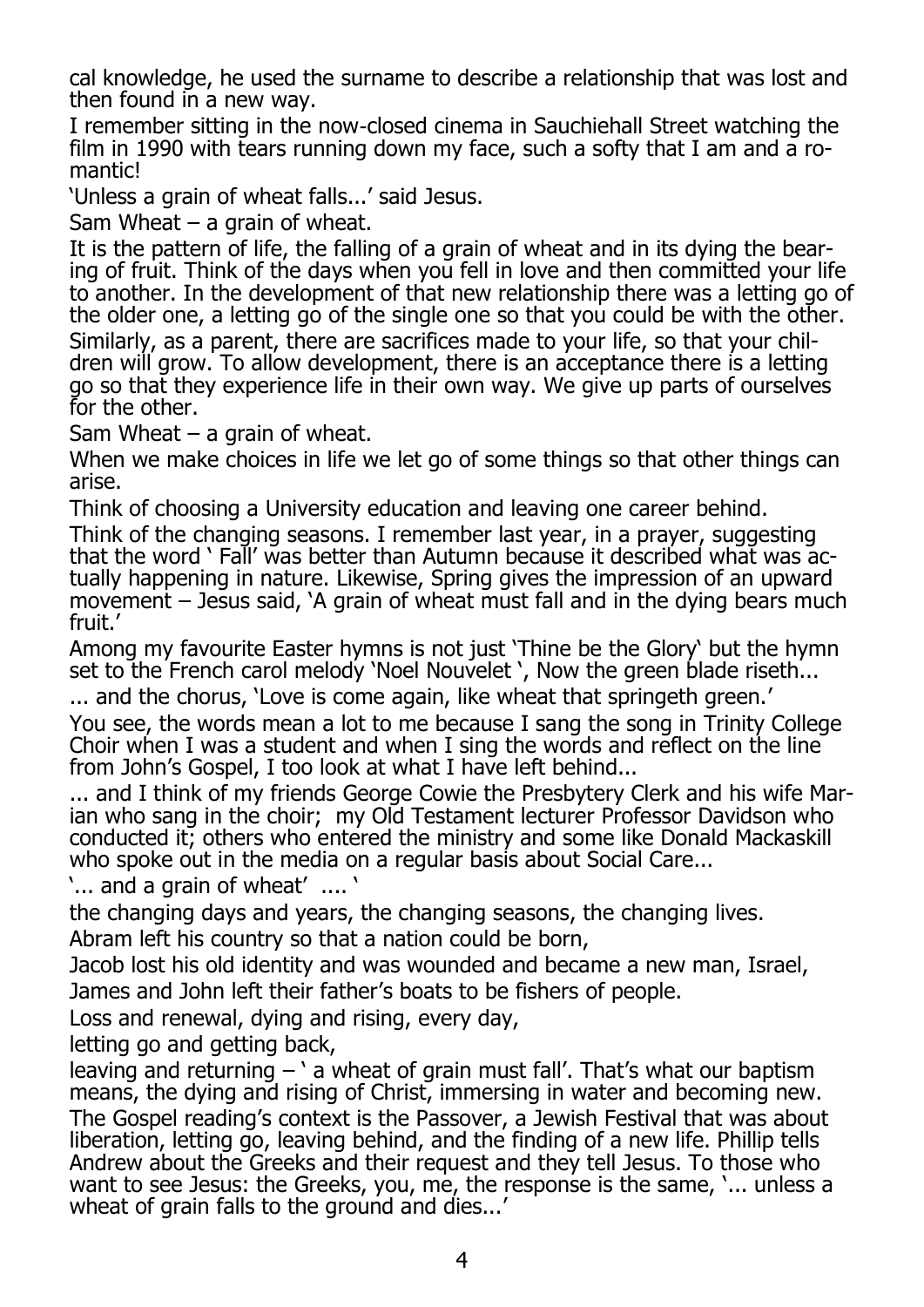We die a thousand deaths throughout our lifetime. The loss of a loved one, the loss of a relationship, health, opportunities, dreams – many of which we didn't ask for. When Kevin and I were having a chat, I told him about the dream of me wanting to be a police officer – that dream died. Our values change, our opinions change, even perhaps our political stances change as well and we let go that which is holding us back from the fullness of life that God offers...

... remember the Lenten reflections on anger, on promises broken, on boundaries crossed.. there are many things to let die...

Seeing Jesus is a truth to be embodied, it is a life to be lived. It is being a grain of wheat that falls into the ground so that it might bear fruit. This is where we see Jesus – in the letting go, in the leaving behind, in the dying that makes space to arise.

There I was in the cinema, it was dark, and 'Unchained Melody' played, and the saltiness ran down my cheeks. For those of you thinking that I was just looking for sympathy, 1990 was a painful time for me and the experience of letting go in many ways.

I listened to the words, 'I hunger for your love '... Hungering for love, interesting .

Jesus said, 'I am the Bread of Life.'

Jesus said, 'Unless a grain of wheat falls to the ground and dies...'

Reshaped, reformed, we live again and move on.

In truth, I wish the Church would take these words to heart and let go what needs to be let go of and let old ways die that she can rise anew. It makes room for new life, new roots to flourish. What are the things you need to let go of ? Where can you bear much fruit ? Maybe that's where you will see Jesus.

This reading is perfect timing for a Church seeking renewal.

It is a perfect reading that sets us up for Palm Sunday and Holy Week because we know when that grain of wheat dies. The empty tomb points us to the dawn of a new day, the grain to the Bread of Life, and the 'love that springeth green.'

'Love is come again, like wheat the springeth green.'

In the Name of the Father and of the Son and of the Holy Spirit, AMEN

### **OFFERTORY PRAYER**

Bless, O God, our offering this day. May it be a true sign of our trust in you to further the work of he who gave everything he had for us and for our world. AMEN

### **PRAYERS OF INTERCESSION**

Sir, we want to see Jesus? Of course we would – as an impressive teacher, a charismatic leader, a miracle worker, an incisive thinker, a brilliant communicator, a holistic healer, an altogether remarkable man.

But to see Jesus, truly to see Jesus, will stand the world on its head.